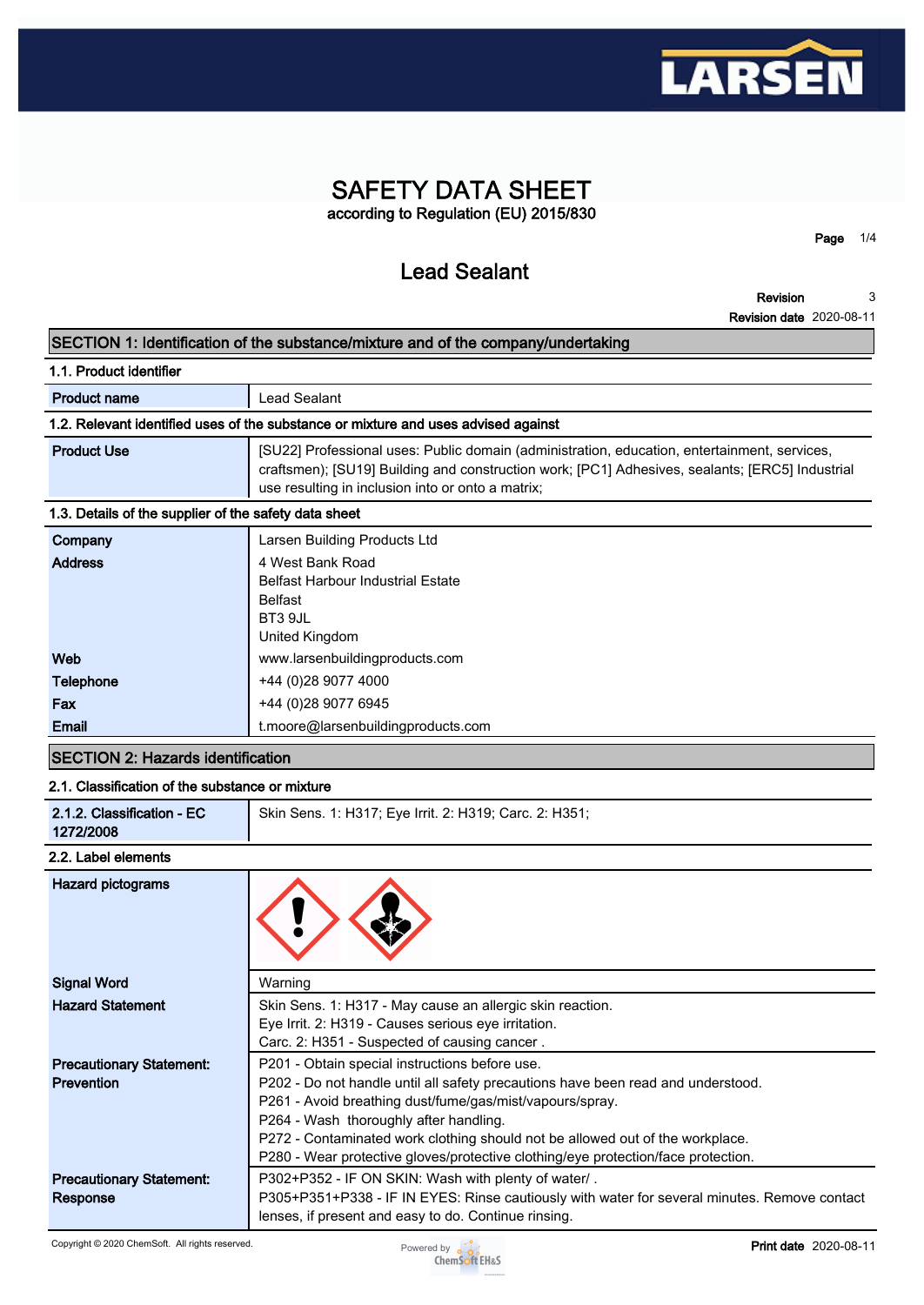# **Lead Sealant**

| 2.2. Label elements                                |                                                                                                                                                                                                                                                                               |
|----------------------------------------------------|-------------------------------------------------------------------------------------------------------------------------------------------------------------------------------------------------------------------------------------------------------------------------------|
|                                                    | P308+P313 - IF exposed or concerned: Get medical advice/attention.<br>P321 - Specific treatment (see on this label).<br>P333+P313 - If skin irritation or rash occurs: Get medical advice/attention.<br>P337+P313 - If eye irritation persists: Get medical advice/attention. |
| <b>Precautionary Statement:</b><br><b>Storage</b>  | P405 - Store locked up.                                                                                                                                                                                                                                                       |
| <b>Precautionary Statement:</b><br><b>Disposal</b> | P501 - Dispose of contents/container to                                                                                                                                                                                                                                       |
|                                                    |                                                                                                                                                                                                                                                                               |

# **SECTION 3: Composition/information on ingredients**

### **3.2. Mixtures**

### **EC 1272/2008**

| <b>Chemical Name</b>                 | Index No.    | CAS No. | EC No.    | <b>REACH Registration</b><br><b>Number</b> | Conc.<br>$(\%w/w)$ | Classification                                                                 |
|--------------------------------------|--------------|---------|-----------|--------------------------------------------|--------------------|--------------------------------------------------------------------------------|
| Ethyl methyl ketone oxime            | 616-014-00-0 | 96-29-7 | 202-496-6 |                                            |                    | Carc. 2: H351; Acute Tox. 4:<br>H312; Eye Dam. 1: H318;<br>Skin Sens. 1: H317; |
| <b>SECTION 4: First aid measures</b> |              |         |           |                                            |                    |                                                                                |

# **4.1. Description of first aid measures**

| Inhalation   | Irritating to respiratory system. Inhalation may cause coughing, tightness of the chest and irritation                        |
|--------------|-------------------------------------------------------------------------------------------------------------------------------|
|              | of the respiratory system. Move the exposed person to fresh air. Seek medical attention.                                      |
| Eye contact  | Irritating to eyes. Rinse immediately with plenty of water for 15 minutes holding the eyelids open.                           |
|              | Seek medical attention if irritation or symptoms persist.                                                                     |
| Skin contact | Irritating to skin. Wash off immediately with plenty of soap and water. Remove contaminated                                   |
|              | clothing. Seek medical attention if irritation or symptoms persist.                                                           |
| Ingestion    | Ingestion may cause nausea and vomiting. Seek medical attention if irritation or symptoms persist.<br>DO NOT INDUCE VOMITING. |

# **SECTION 5: Firefighting measures**

### **5.1. Extinguishing media**

**Carbon oxides.**

## **5.2. Special hazards arising from the substance or mixture**

**Burning produces irritating, toxic and obnoxious fumes.**

### **5.3. Advice for firefighters**

**Wear suitable respiratory equipment when necessary.**

### **SECTION 6: Accidental release measures**

## **6.1. Personal precautions, protective equipment and emergency procedures**

|                                                           | Avoid raising dust. Ensure adequate ventilation of the working area. Wear suitable protective<br>equipment.               |  |
|-----------------------------------------------------------|---------------------------------------------------------------------------------------------------------------------------|--|
| 6.2. Environmental precautions                            |                                                                                                                           |  |
|                                                           | Do not allow product to enter drains. Prevent further spillage if safe.                                                   |  |
| 6.3. Methods and material for containment and cleaning up |                                                                                                                           |  |
|                                                           | Sweep up. Transfer to suitable, labelled containers for disposal. Clean spillage area thoroughly<br>with plenty of water. |  |
|                                                           |                                                                                                                           |  |

# **SECTION 7: Handling and storage**

### **7.1. Precautions for safe handling**

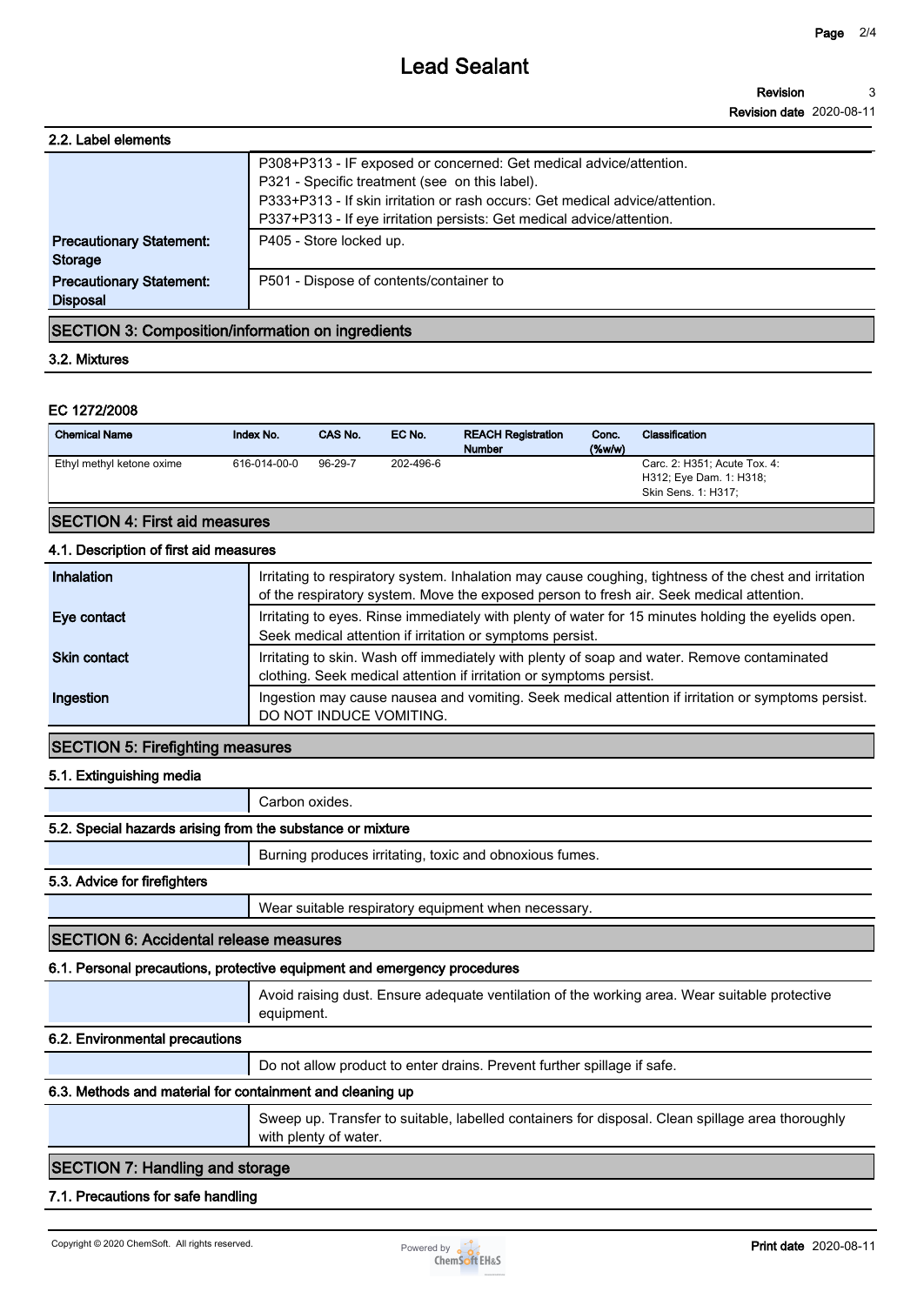# **Lead Sealant**

### **7.1. Precautions for safe handling**

**Avoid contact with eyes and skin. Ensure adequate ventilation of the working area. Adopt best Manual Handling considerations when handling, carrying and dispensing.**

# **7.2. Conditions for safe storage, including any incompatibilities**

**Keep in a cool, dry, well ventilated area. Keep containers tightly closed. Store in correctly labelled containers.**

### **SECTION 8: Exposure controls/personal protection**

#### **8.2. Exposure controls**

| 8.2.1. Appropriate engineering<br>controls | Ensure adequate ventilation of the working area.                          |
|--------------------------------------------|---------------------------------------------------------------------------|
| 8.2.2. Individual protection               | Wear chemical protective clothing.                                        |
| measures                                   |                                                                           |
| Eye / face protection                      | Approved safety goggles.                                                  |
| Skin protection -                          | Chemical resistant gloves (PVC).                                          |
| Handprotection                             |                                                                           |
| <b>Respiratory protection</b>              | In case of insufficient ventilation, wear suitable respiratory equipment. |

### **SECTION 9: Physical and chemical properties**

### **9.1. Information on basic physical and chemical properties**

| <b>Appearance</b> Paste |                             |
|-------------------------|-----------------------------|
|                         | <b>Colour</b> Various       |
|                         | <b>Odour</b> Characteristic |
|                         |                             |

### **SECTION 10: Stability and reactivity**

**10.2. Chemical stability**

**Stable under normal conditions.**

### **SECTION 11: Toxicological information**

#### **11.1. Information on toxicological effects**

**Acute toxicity May cause sensitisation by skin contact.** 

### **11.1.4. Toxicological Information**

**No data available**

### **SECTION 12: Ecological information**

**12.1. Toxicity**

**No data available**

### **SECTION 13: Disposal considerations**

#### **General information**

**Dispose of in compliance with all local and national regulations.**

# **SECTION 14: Transport information**

**14.1. UN number**

**The product is not classified as dangerous for carriage.**

## **14.2. UN proper shipping name**

**The product is not classified as dangerous for carriage.**

### **14.3. Transport hazard class(es)**

**The product is not classified as dangerous for carriage.**